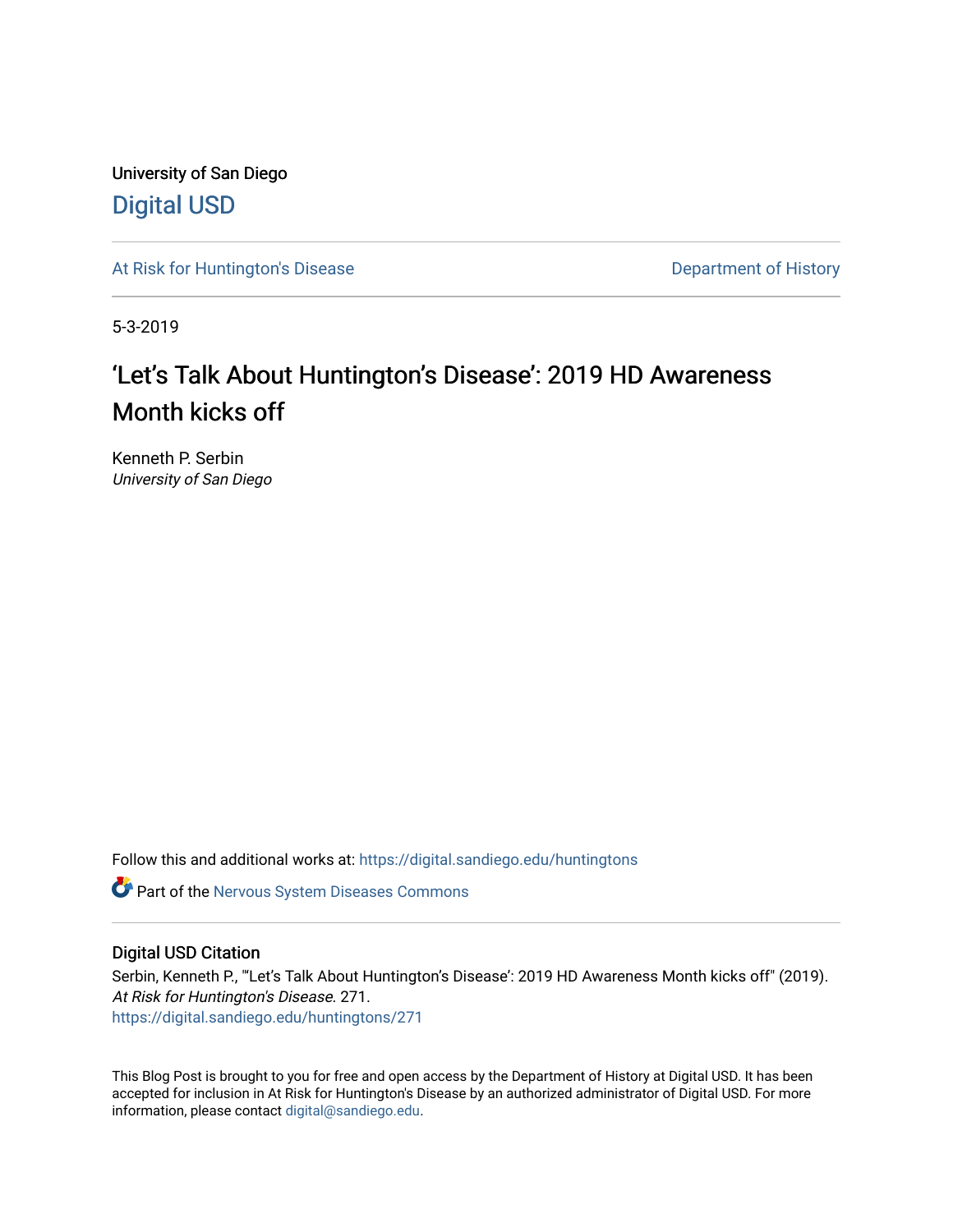### More **[Create Blog](https://www.blogger.com/home#create) [Sign In](https://www.blogger.com/)**

# [At Risk for Huntington's Disease](http://curehd.blogspot.com/)

*HD is a genetically caused brain disorder that causes uncontrollable bodily movements and robs people's ability to walk, talk, eat, and think. The final result is a slow, ugly death. Children of parents with HD have a 50-50 chance of inheriting the disease. There is no cure or treatment.*

# Blog Archive

- $\blacktriangleright$  [2021](http://curehd.blogspot.com/2021/) (12)
- $2020(16)$  $2020(16)$
- $2019(19)$  $2019(19)$
- [►](javascript:void(0)) [November](http://curehd.blogspot.com/2019/11/) (2)
- [►](javascript:void(0)) [October](http://curehd.blogspot.com/2019/10/) (2)
- $\blacktriangleright$  [August](http://curehd.blogspot.com/2019/08/) (2)
- $\blacktriangleright$  [July](http://curehd.blogspot.com/2019/07/) (1)
- $\blacktriangleright$  [June](http://curehd.blogspot.com/2019/06/) (2)
- $\nabla$  [May](http://curehd.blogspot.com/2019/05/) (2)

My [Huntington's](http://curehd.blogspot.com/2019/05/my-huntingtons-disease-sister-and-hero.html) disease sister – and a hero who st... 'Let's Talk About [Huntington's](http://curehd.blogspot.com/2019/05/lets-talk-about-huntingtons-disease.html) Disease': 2019 HD A...

- $\blacktriangleright$  [April](http://curehd.blogspot.com/2019/04/) (1)
- $\blacktriangleright$  [March](http://curehd.blogspot.com/2019/03/) (3)
- [►](javascript:void(0)) [February](http://curehd.blogspot.com/2019/02/) (2)
- $\blacktriangleright$  [January](http://curehd.blogspot.com/2019/01/) (2)
- $2018(16)$  $2018(16)$
- $2017(14)$  $2017(14)$
- $2016(13)$  $2016(13)$
- $\blacktriangleright$  [2015](http://curehd.blogspot.com/2015/) (24)
- $\blacktriangleright$  [2014](http://curehd.blogspot.com/2014/) (24)
- $-2013(30)$  $-2013(30)$  $-2013(30)$
- $\blacktriangleright$  [2012](http://curehd.blogspot.com/2012/) (26)
- $\blacktriangleright$  [2011](http://curehd.blogspot.com/2011/) (33)
- $\blacktriangleright$  [2010](http://curehd.blogspot.com/2010/) (26)
- $\blacktriangleright$  [2009](http://curehd.blogspot.com/2009/) (21)
- $2008(7)$  $2008(7)$
- $2007(7)$  $2007(7)$
- $\blacktriangleright$  [2006](http://curehd.blogspot.com/2006/) (4)
- $\blacktriangleright$  [2005](http://curehd.blogspot.com/2005/) (17)

# About Me **GENE [VERITAS](https://www.blogger.com/profile/10911736205741688185)**

View my [complete](https://www.blogger.com/profile/10911736205741688185) profile

HD Links

[Huntington's](http://www.hdsa.org/) Disease Society of America

# FRIDAY, MAY 03, 2019

# 'Let's Talk About Huntington's Disease': 2019 HD Awareness Month kicks off

May is Huntington's Disease Awareness Month. As in past years, the [Huntington's Disease Society of America](http://www.hdsa.org/) (HDSA) is encouraging HD families to share their experiences in a social media campaign, [#LetsTalkAboutHD](http://hdsa.org/this-may-letstalkabouthd/).

Other HD advocacy groups are also marking HD Awareness Month.

As a presymptomatic HD gene carrier who lost his mother to HD in 2006, I [kicked off my own participation as a guest May 1 on Help 4 HD](https://help4hd.org/) International's podcast *Help 4 HD Radio* [\(click here](http://www.blogtalkradio.com/help4hd/2019/05/01/gene-veritas) to hear the program.)

I recalled my family's struggle with HD in an interview with podcast host and HD gene carrier [Lauren Holder,](https://www.goodhousekeeping.com/health/a35991/genetic-test-huntingtons-disease-lauren-holder/) the *Help 4 HD Radio* producer and the 2014 HDSA Person of the Year.

"We need to continue telling our stories," I said in response to Lauren's question about how to promote HD Awareness Month, emphasizing the need to attract those unaffected by HD to our cause.

I also highlighted the "real hope" for the first effective HD treatments with clinical trials such as the [Ionis-Roche project](http://curehd.blogspot.com/2019/03/roche-less-frequent-dosing-for-phase-3.html). These trials are "really unprecedented in the history of HD," I noted. In the mid-1990s, when my mother was diagnosed, there had been "zero hope," I recalled.

The next day, I posted HD Awareness Month flyers on my office door at the [University of San Diego](https://www.sandiego.edu/).

I'm ready for #LetsTalkAboutHD!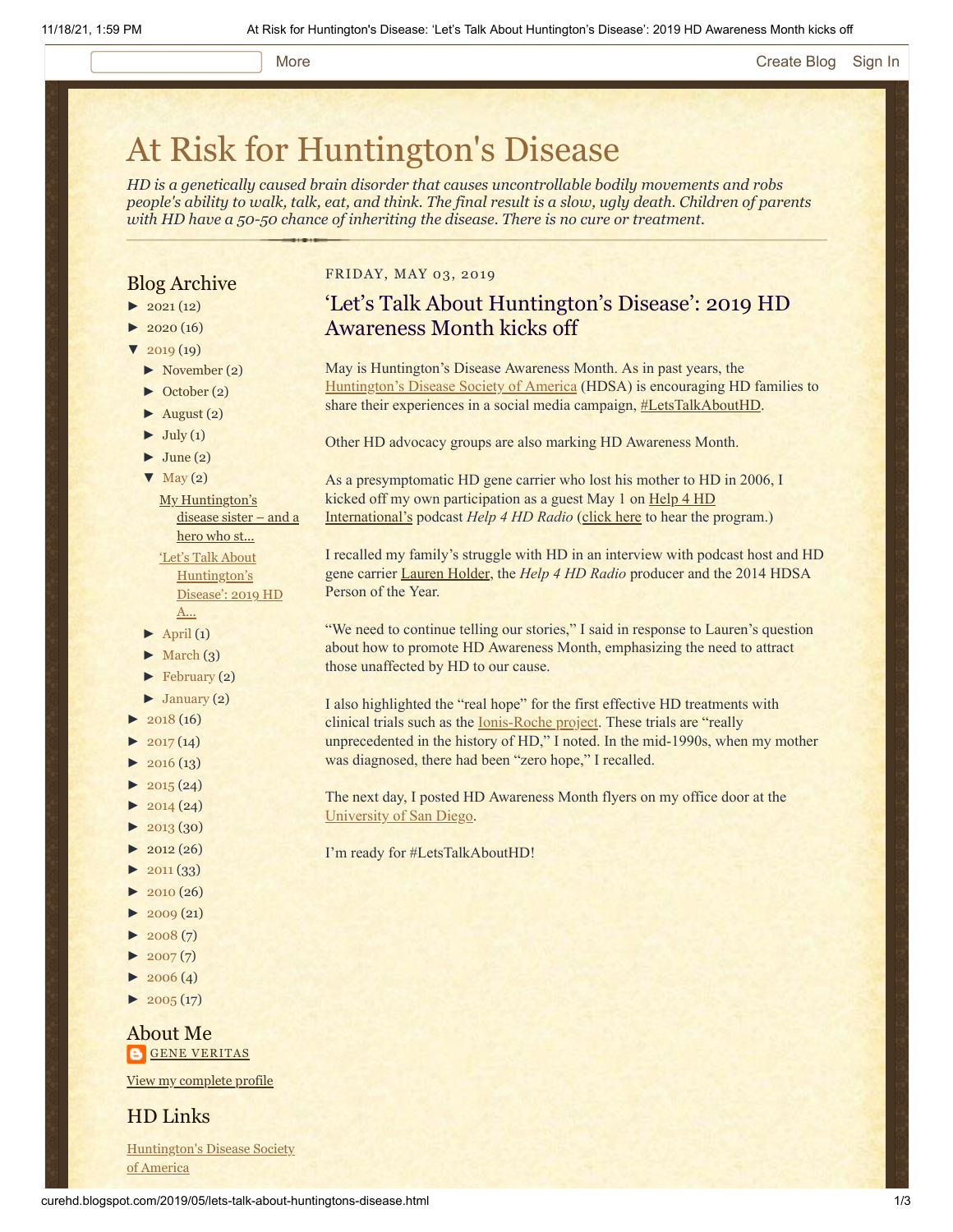11/18/21, 1:59 PM At Risk for Huntington's Disease: 'Let's Talk About Huntington's Disease': 2019 HD Awareness Month kicks off

[International](http://www.huntington-assoc.com/) Huntington **Association** [Huntington's](http://hddrugworks.org/) Disease Drug **Works** [Huntington's](http://www.hdlighthouse.org/) Disease **Lighthouse [Hereditary](http://www.hdfoundation.org/) Disease Foundation** [Huntington's](http://www.hdac.org/) Disease Advocacy Center Thomas [Cellini Huntington's](http://www.ourtchfoundation.org/) **Foundation** HDSA Orange County (CA) **[Affiliate](http://www.hdsaoc.org/)** HD Free with [PGD!](http://www.hdfreewithpgd.com/) [Stanford](http://www.stanford.edu/group/hopes/) HOPES Earth Source [CoQ10,](http://www.escoq10.com/) Inc.

# HD Blogs and Individuals

Chris Furbee: [Huntingtons](http://www.huntingtonsdance.org/) Dance Angela F.: Surviving [Huntington's?](http://survivinghuntingtons.blogspot.com/) Heather's [Huntington's](http://heatherdugdale.angelfire.com/) Disease Page



*Gene Veritas, aka Kenneth P. Serbin, at his office at the University of San Diego (photo by Yi Sun, Ph.D.)*

# **A painful silence**

My conversation with Lauren stirred up painful memories – but also provided fresh insight – about my own path from refusing to talk publicly about HD to [exiting the "terrible and lonely HD closet" in 2012 with an essay, "Racing Against](https://www.chronicle.com/article/Racing-Against-the-Genetic/135542)" the Genetic Clock," in *The Chronicle of Higher Education*.

Regarding my "coming out" about HD, Lauren wanted to know: "How did it make you feel? Was the process hard? Did you feel a sense of relief?"

"Deep down, I knew that someday I would need to go public, in some way or another, because it's very hard to be an advocate without telling people about your story," I said.

I recounted one poignant dilemma – discussed in public for the first time in the podcast – in the early 2000s. Back then, HDSA-San Diego was joining other chapters around the country in hosting the organization's first fundraising galas.

"I would volunteer for the galas," I told Lauren. "I was writing the newsletter that we would distribute at the galas. But I would never tell anybody my story."

I was known in other San Diego circles for my work as a scholar of Brazil, and once I had given a local public talk on that country.

"I had met this one couple [at my Brazil talk]," I explained to Lauren. "And then, a year or two later, they showed up at one of our galas. So it was like, 'Wow!' They were wanting to know what I was doing at this gala here. And I said, 'Well, this is my personal commitment to charity and making a difference.'

"And I didn't tell them my story," I explained. "It's that kind of situation that was very difficult for me, because I was afraid of being outed, because nobody at my work knew my status. I was worried about losing my job and losing my insurance, and, if I were ever to switch jobs, could I get health insurance again? All of the concerns that people in our community, and other communities, have.

"I really just felt bad that I couldn't – and wouldn't at that point – share my story."